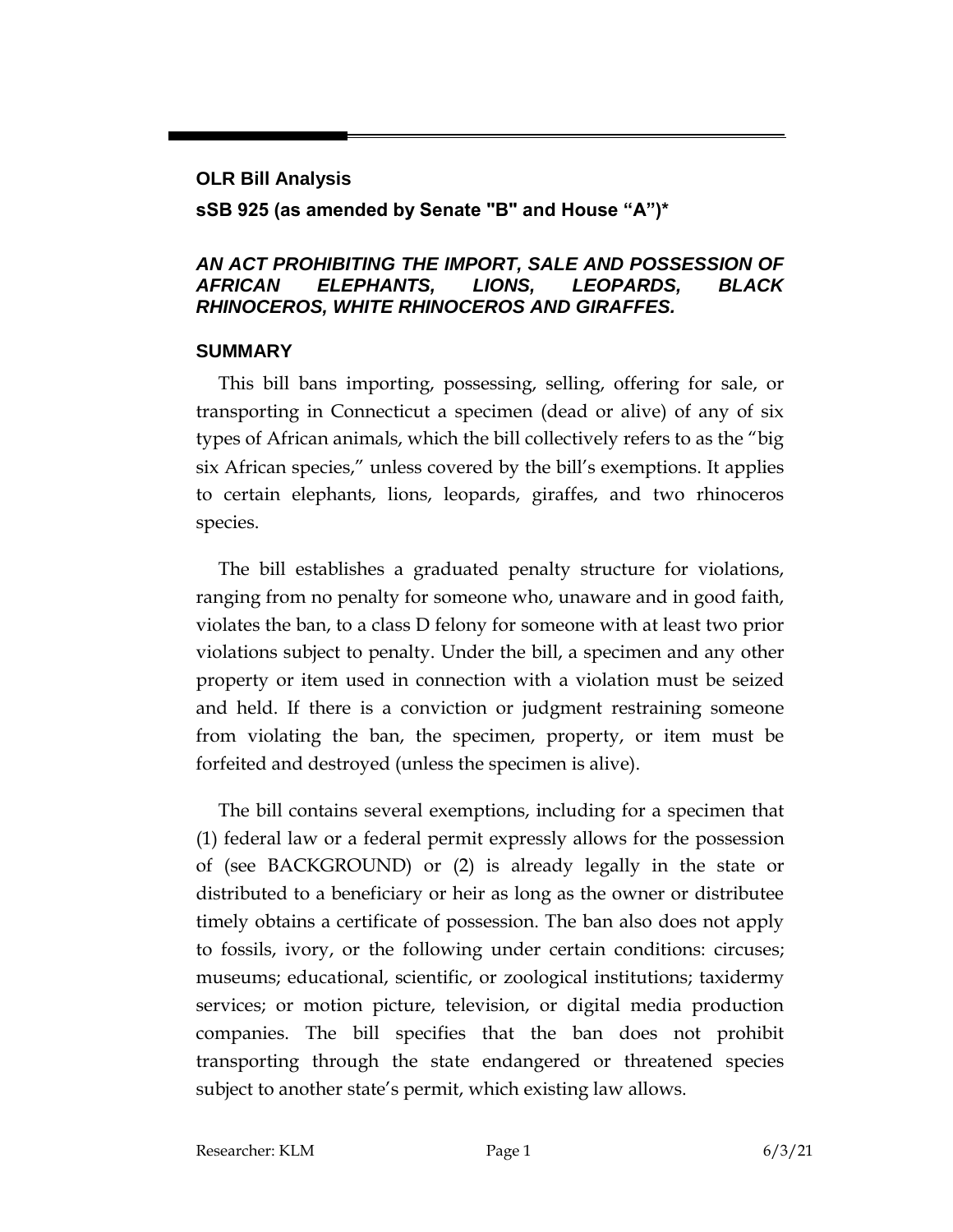\*Senate Amendment "B" (1) replaces the underlying bill's graduated penalty structure (see *Legislative History*, below), making a first offense a class A misdemeanor, punishable by a fine of up to \$2,000, up to a year in prison, or both, and a subsequent offense a class D felony; (2) adds the exemptions for (a) lawfully possessing a specimen under a federal law or permit, (b) taxidermy services, and (c) tax exempt educational or scientific institutions for research purposes; and (3) allows museums and institutions to transfer specimens to certain tax-exempt entities.

\*House Amendment " $A$ " reinstates the graduated penalty structure replaced by Senate Amendment "B."

EFFECTIVE DATE: October 1, 2021

# **SCOPE OF BAN**

# *Species Covered*

The ban applies to any specimen of any of the following six species:

- 1. African elephant (loxodonta Africana),
- 2. African lion (panthera leo),
- 3. African leopard (panthera pardus pardus),
- 4. African giraffe (giraffa camelopardalis),
- 5. Black rhinoceros (diceros bicornis), and
- 6. White rhinoceros (ceratotherium simum cottoni).

A specimen generally includes any part, product, or offspring of the species, whether dead or alive, including part of a manufactured or food product (see *Exemptions*, below).

# *Exemptions*

*Federally Authorized Possession.* The bill allows possessing a specimen of one of the big six African species if a federal law or permit expressly authorizes it (see BACKGROUND).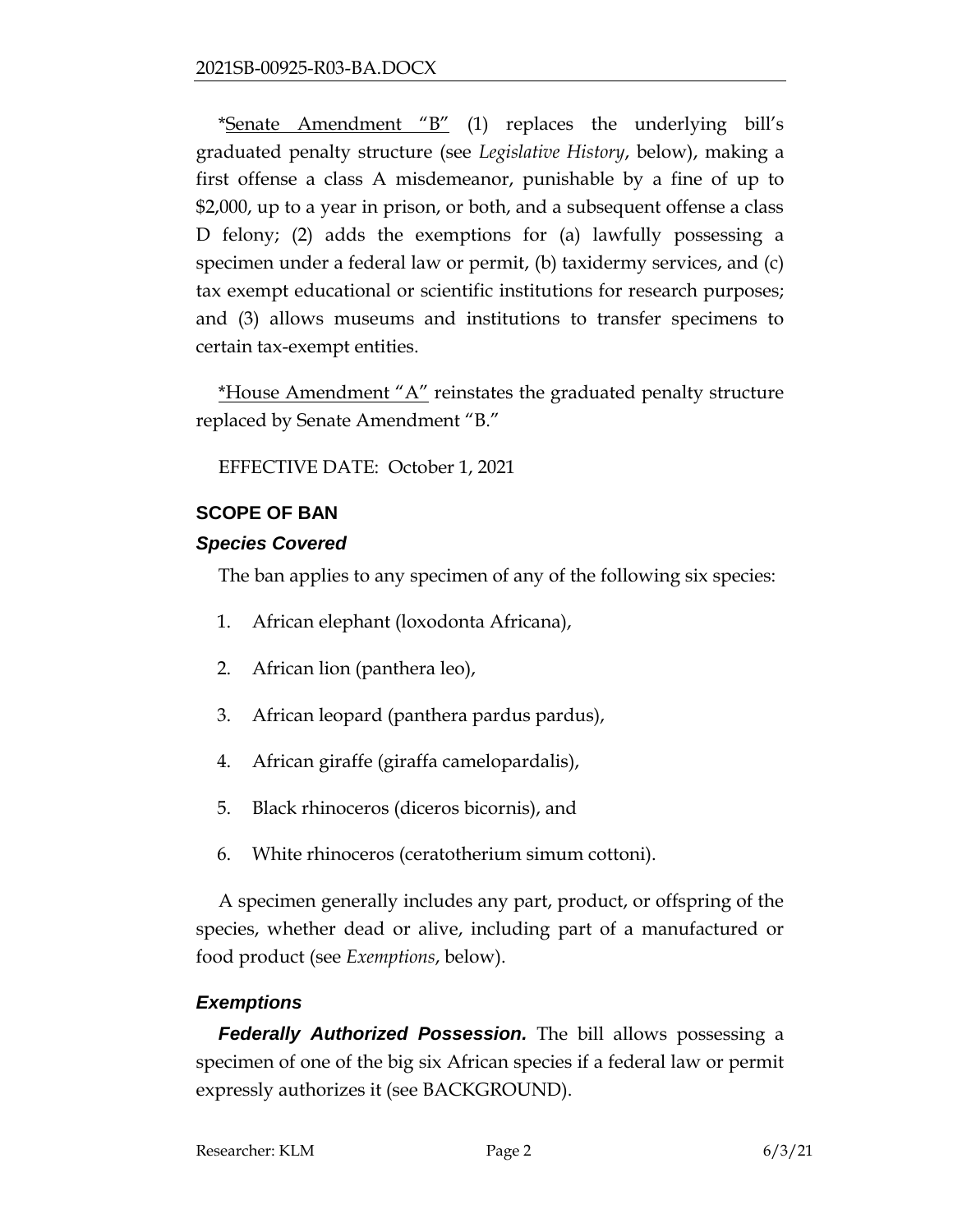**Fossils and Ivory.** The bill's ban does not apply to fossils or ivory.

*Individuals, Museums, and Educational or Scientific Institutions.* The bill also exempts from the ban, if federal law does not prohibit it, a specimen that is:

- 1. located or possessed in Connecticut before October 1, 2021, and whose legal owner obtains a certificate of possession from the Department of Energy and Environmental Protection (DEEP) within the 180 days after that date;
- 2. distributed directly to a legal beneficiary of a trust or to a legal heir who obtains a certificate of possession from DEEP within 180 days after receiving the specimen;
- 3. (a) to be used by a zoological institution for educational purposes or (b) part of a collection of a museum or an educational or scientific institution with a federal educational or scientific tax exemption, as long as it is not subsequently sold, offered for sale, traded, bartered, or distributed to another party that is not a tax exempt museum or educational or scientific institution; or
- 4. imported to Connecticut by a tax exempt educational or scientific institution for research purposes.

For a transfer to a legal beneficiary or heir to be exempt, the specimen must also have been located or possessed by the decedent before October 1, 2021, and the beneficiary or heir may not then sell or offer the specimen for sale, or trade, barter, or distribute it to someone else.

**Taxidermy Services.** Unless prohibited by federal law, the bill allows possessing a big six African species specimen in the state if it is for performing taxidermy services. However, for the exemption to apply, the specimen must be removed from the state within 14 days after the services' completion.

*Zoos, Circuses, and Production Companies.* The bill does not

Researcher: KLM Page 3 6/3/21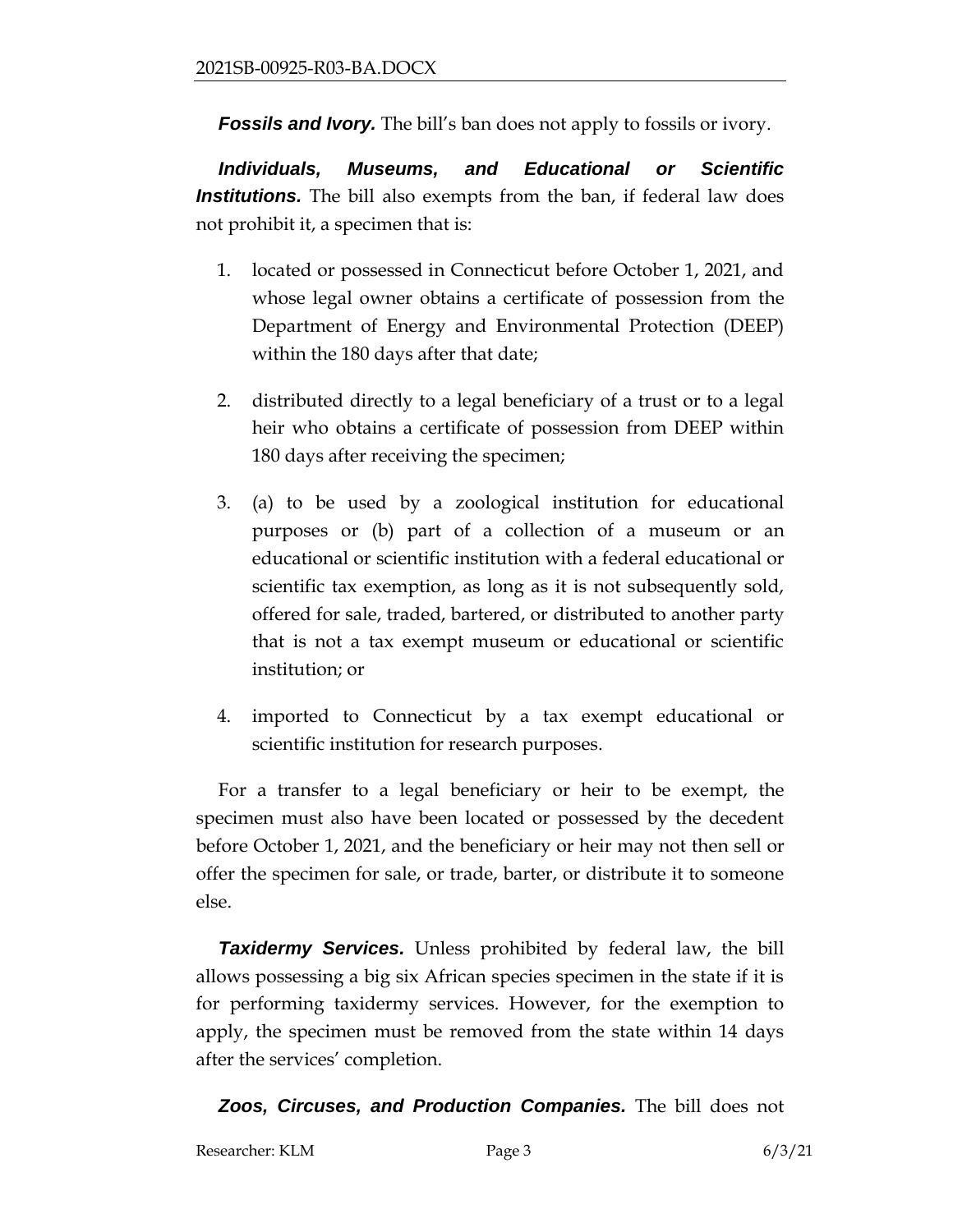apply to zoological institutions or circuses when they import, transport, or possess live big six African species.

The bill also specifies that its ban does not apply to the exhibition, purchase, transport, or use of these animals in a motion picture, television, or digital media production if the involved production company employs or contracts with a federally licensed dealer or exhibitor or a federally registered carrier, intermediate handler, or unlicensed exhibitor.

By law, these dealers and exhibitors must meet U.S. Department of Agriculture (USDA) standards for humanely handling, caring for, treating, and transporting animals (7 U.S.C. § 2143). Carriers and intermediate handlers must follow USDA requirements for accepting animals for transport, such as documentation, transport conditions, and delivery notification (9 C.F.R. § 3.136).

#### **PENALTIES**

Under the bill, a first offense is an infraction (see BACKGROUND), unless the violator was unaware, in good faith, of the violation when he or she committed it. In that case, there is no penalty (other than forfeiting the specimen or related property or other item, see below). For someone who previously did not commit an infraction because of good faith unawareness, a second offense is an infraction.

The bill makes the first offense committed after an infraction a class B misdemeanor, punishable by a fine of up to \$1,000, up to six months in prison, or both. An offense committed after a class B misdemeanor is a class D felony, punishable by a fine of up to \$5,000, up to five years in prison, or both.

#### **SEIZURE AND DESTRUCTION**

Beginning October 1, 2021, any law enforcement officer may enforce the bill's provisions, including executing warrants to search for and seize a banned specimen.

The bill requires (1) seizing the specimen and any other property or item used in connection with violating the ban and (2) holding them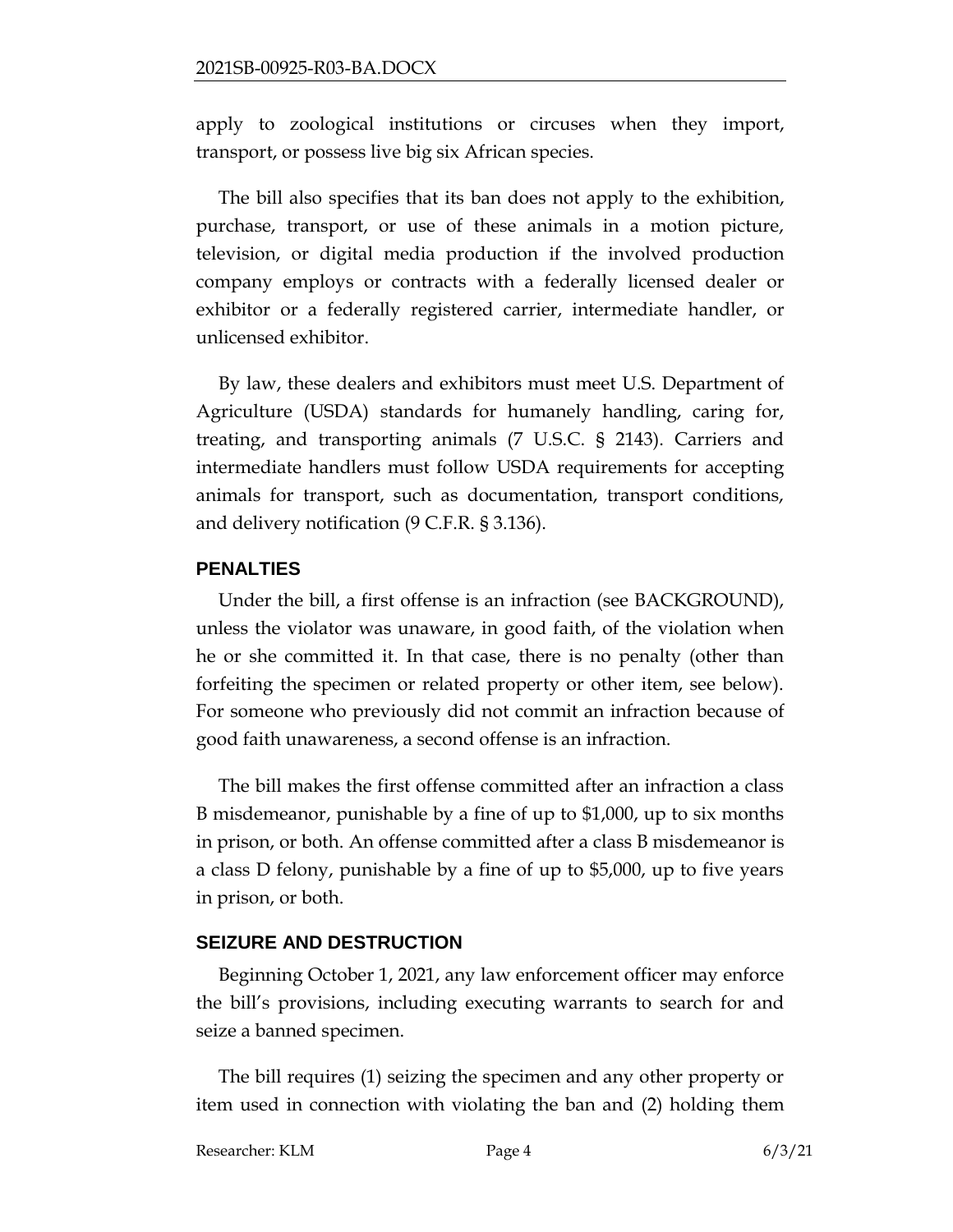pending any criminal proceeding. In the proceeding, the bill allows secondary evidence, such as photographs, to be admissible as evidence to the same extent as the banned specimen.

Under the bill, any specimen, property, or other item that is seized, must be forfeited if there is a conviction or a judgment restraining someone from violating the ban. The specimen (unless alive), property, or item must also be destroyed.

## **BACKGROUND**

## *Infractions*

Infractions are punishable by fines, usually set by Superior Court judges, of between \$35 and \$90, plus a \$20 or \$35 surcharge and an additional fee based on the amount of the fine. There may be additional charges depending on the type of infraction. With the various additional charges, the total amount due can be over \$300 but often is less than \$100.

An infraction is not a crime, and violators can pay the fine by mail without making a court appearance

# *Federal and International Law on Animal Trade*

The United States regulates the trade of the species covered by the bill, except the African giraffe, through the Convention on International Trade in Endangered Species of Wild Fauna and Flora (CITES) and laws such as the Endangered Species Act (16 U.S.C. § 1531 *et seq.*). Specifically, trade of the species requires permits at a minimum.

CITES is an international treaty under which governments agree to restrict international trade in certain plants and animals and products derived from them. It provides a framework for countries to follow when adopting legislation to implement the treaty. Trade in protected species must be licensed and there are different levels of protection based on a species' endangered status. CITES currently has 183 members as parties to the treaty, including the United States.

# *Legislative History*

Researcher: KLM Page 5 6/3/21